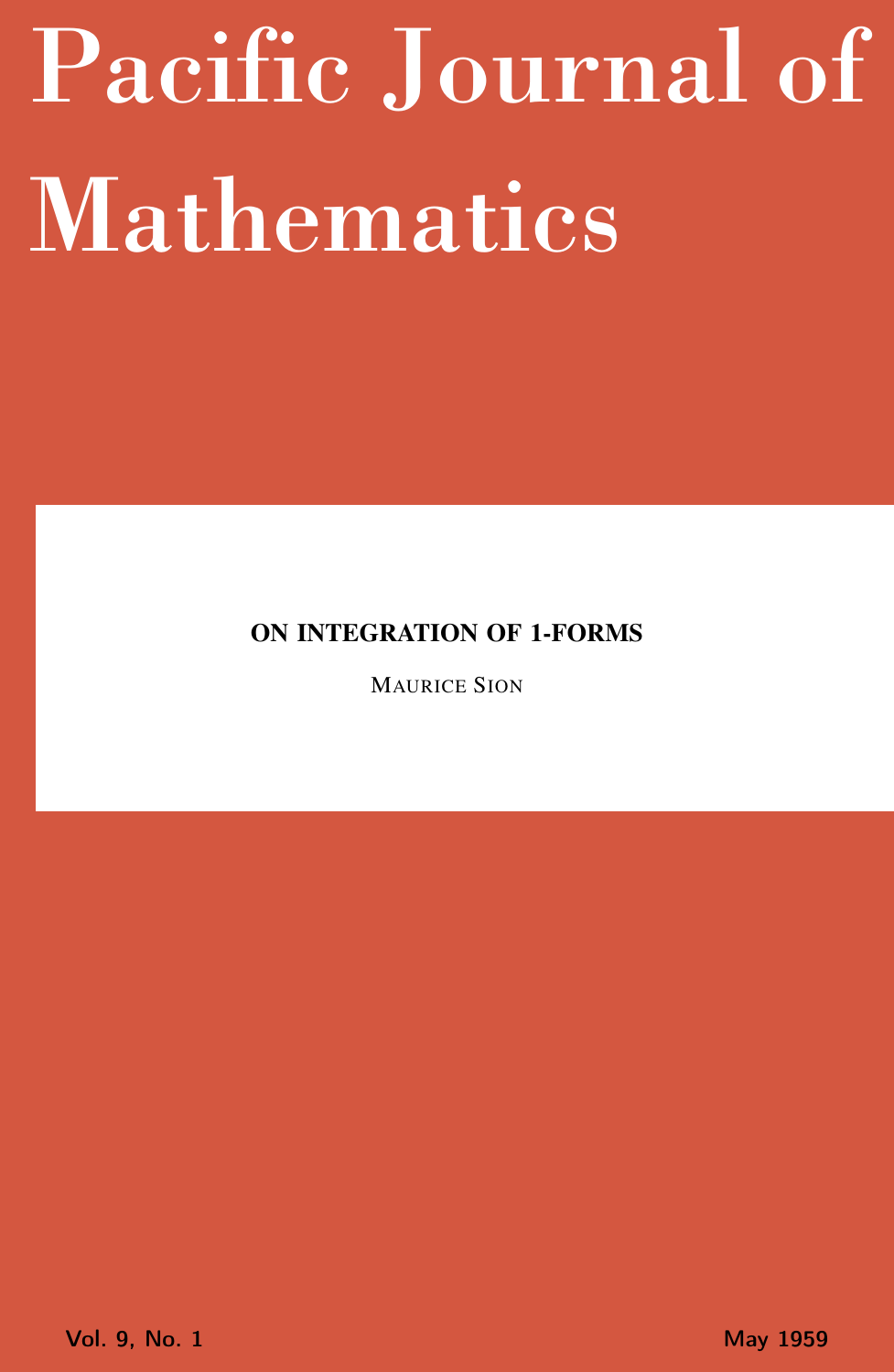# ON INTEGRATION OF 1-FORMS

#### MAURICE SION

1. Introduction. It has been noted by several people that in order to define the integral of some differential 1-form  $\omega$  along a curve C, the latter need not be of bounded variation. For example, in the extreme (and trivial) case where  $\omega$  is the differential of some function f, the integral can be defined as the difference of the values assumed by  $f$ at the end-points of  $C$ . No condition on  $C$  is necessary. H. Whithney [4], with J. H. Wolfe, by the introduction of certain norms, has found general abstract spaces of curves along which the integral of 1-forms satisfying certain conditions can be defined. In fact, H. Whitney considers integration of p-forms with  $p \ge 1$ . In a previous paper [2], we obtained rather awkward conditions for a decent integral to exist that depended on the number of higher derivatives of  $\omega$  on C.

In this paper, we consider 1-forms  $\omega$  possessing 'higher derivatives' on  $C$  in a sense somewhat different from that due to H. Whitney [3] which we used previously. A Lipschitz type condition on the remainders of the Taylor expansion is imposed (see 4.1.). We define the  $\alpha$ -variation of a curve as the supremum of sums of  $\alpha$ th powers of chords (see 2.7) and show that the integral of  $\omega$  along C exists if the  $\alpha$ -variation of C is bounded, where  $\alpha$  is related to the number of 'higher derivatives' of  $\omega$  on C. Under somewhat stronger hypotheses on C, we show that this integral is an anti-derivative of  $\omega$  on C.

2. Notation and basic definitions. Throughout this paper,  $N$  is a positive integer and we use the following notation.

- 2.1. E denotes Euclidean  $(N + 1)$ -space.
- $||x|| = \left(\sum_{i=0}^{N} x_i^2\right)^{1/2}$  for  $x \in E$ .  $2.2.$

diam  $U = \sup\{d : d = ||x - y|| \text{ for some } x \in U \text{ and } y \in U\}$ 2.3.

- $2.4.$  $\varphi$  is a continuous function on the closed unit enterval to E and  $C = \text{range } \varphi.$
- $\mathscr S$  is the set of all subdivisions of the unit interval, i.e. functions  $2.5.$ T on  $\{0, 1, \cdots, k\}$  for some positive integer k such that:  $T(0) = 0$ ,  $T(k) = 1$ ,  $T(i - 1) < T(i)$  for  $i = 1, \dots, k$
- $[T/a, b] = \{i : a \leq T(i-1) < T(i) \leq b\}$ 2.6.
- 2.7.  $V_a(a, b) = \sup_{r \in C} \sum_{i \in [T/a, b]} || \varphi(T(i-1) \varphi(T(i)) ||^2)$

Received August 25, 1958.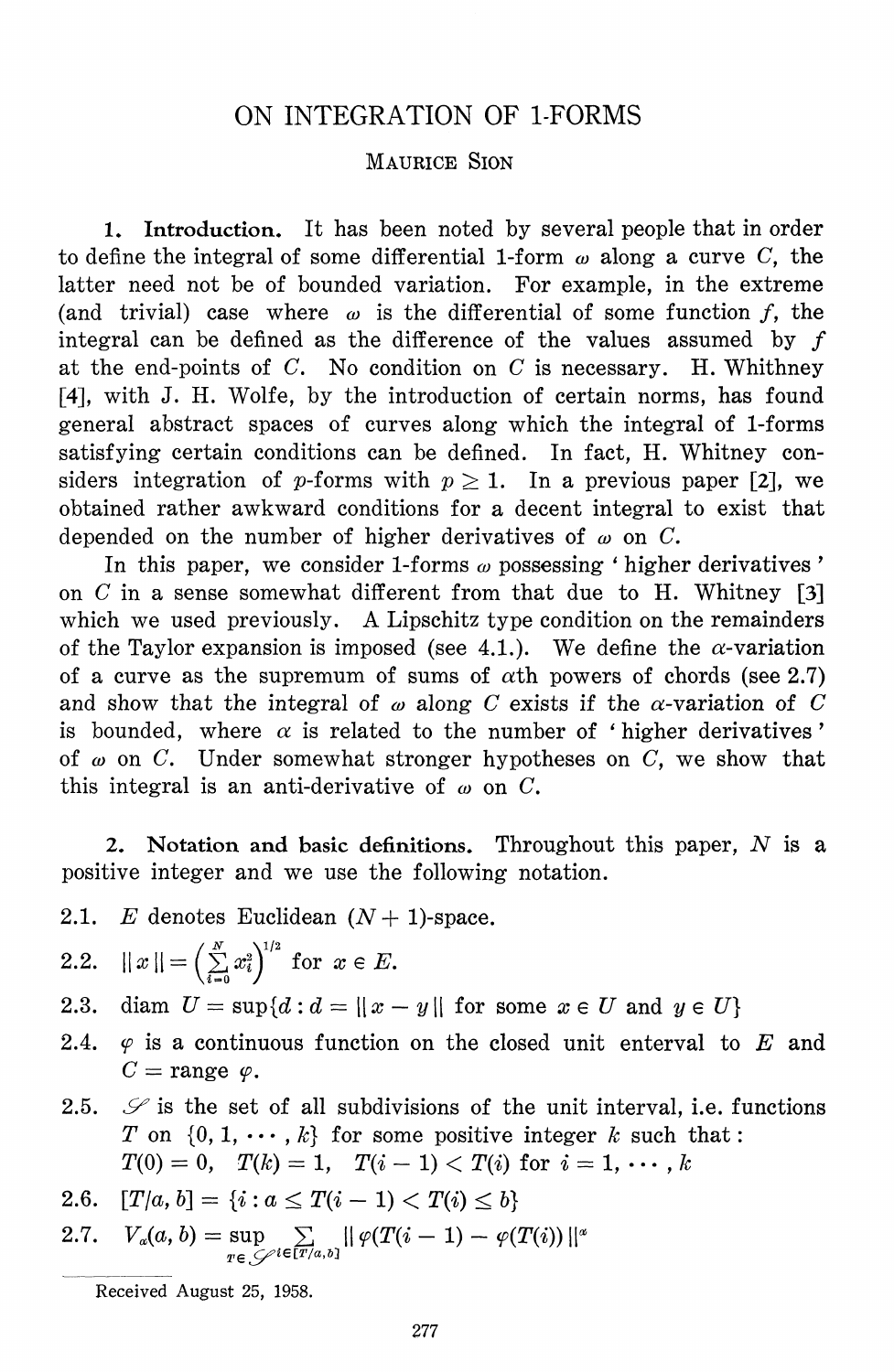3. Properties of  $V_{\alpha}$ .

3.1. Lemma. If 
$$
0 \le a \le b \le c \le 1
$$
, then  
\n
$$
V_a(a, b) + V_a(b, c) \le \alpha(a, c) \le V_a(a, b) + V_a(b, c) + (\text{diam } C)^*
$$

3.2. LEMMA. If  $\alpha < \beta$  and  $V_a(a, b) < \infty$ , then  $V_a(a, b) > \infty$ .

*Proof.* Since  $V_a(a, b) < \infty$ , there is an integer *n* such that there are at most *n* elements  $i \in [T/a, b]$  with  $||\varphi(T(i-1)) - \varphi(T(i))|| \ge 1$  for any  $T \in \mathcal{S}$ . For any other  $i \in [T/a, b]$  we have

$$
|| \varphi(T(i-1)) - \varphi(T(i)) ||^{\beta} < || \varphi(T(i-1)) - \varphi(T(i)) ||^{\alpha}.
$$

Hence.

$$
V_{\beta}(a, b) < V_a(a, b) + n(\text{diam } C)^{\beta} < \infty.
$$

4. Integration of 1-forms. In this section, we first define the kind of differential form we shall be dealing with. Our definition is a variant of Whitney's definition of a function  $m$  times differentiable on a closed set [3]. Next, we choose a special sequence of subdivisions and proceed to define the integral of the form over the curve  $C$  by taking sums of polynomials of degree  $m$  and then passing to the limit. Under conditions involving the generalized variation  $V_a$ , we show that the integral exists and possesses, in particular, the properties of linearity and 'antiderivative'.

Throughout this section, m is a positive integer,  $\eta \geq 0, K > 0$ .

# 4.1. The Differential Form. Let

$$
\sigma k = \sum_{i=0}^N k_i
$$
 for any  $(N + 1)$ -tuple  $k$ .

A differential 1-form  $\omega$  on C is a function on the set of all  $(N + 1)$ tuples k, for which  $k_i$  is a non-negative integer for  $i = 0, \dots, N$  and  $1 \leq \sigma k \leq m$ , to the set of real-valued functions on C such that

$$
\omega_{_{k}}(y) = \sum\limits_{\sigma j = 0}^{m - \sigma k} \omega_{_{k + j}}(x) \frac{(y_{_{0}} - x_{_{0}})^{j_{0}} \cdots (y_{_{N}} - x_{_{N}})^{j_{N}}}{j_{0}! \cdots j_{_{N}}!} + R_{_{k}}(x, y)
$$

where

 $|R_k(x, y)| < K || x - y ||^{m + \eta - \sigma k}$  for  $x \in C$  and  $y \in C$ .

It is important to note that, in case  $m = 1$  and  $\eta > 0$ ,  $\omega$  is a differential form on C satisfying a Hölder condition. If however  $m > 1$ , then  $\omega$  is also a closed differential form on C, that is,  $d\omega = 0$  on C.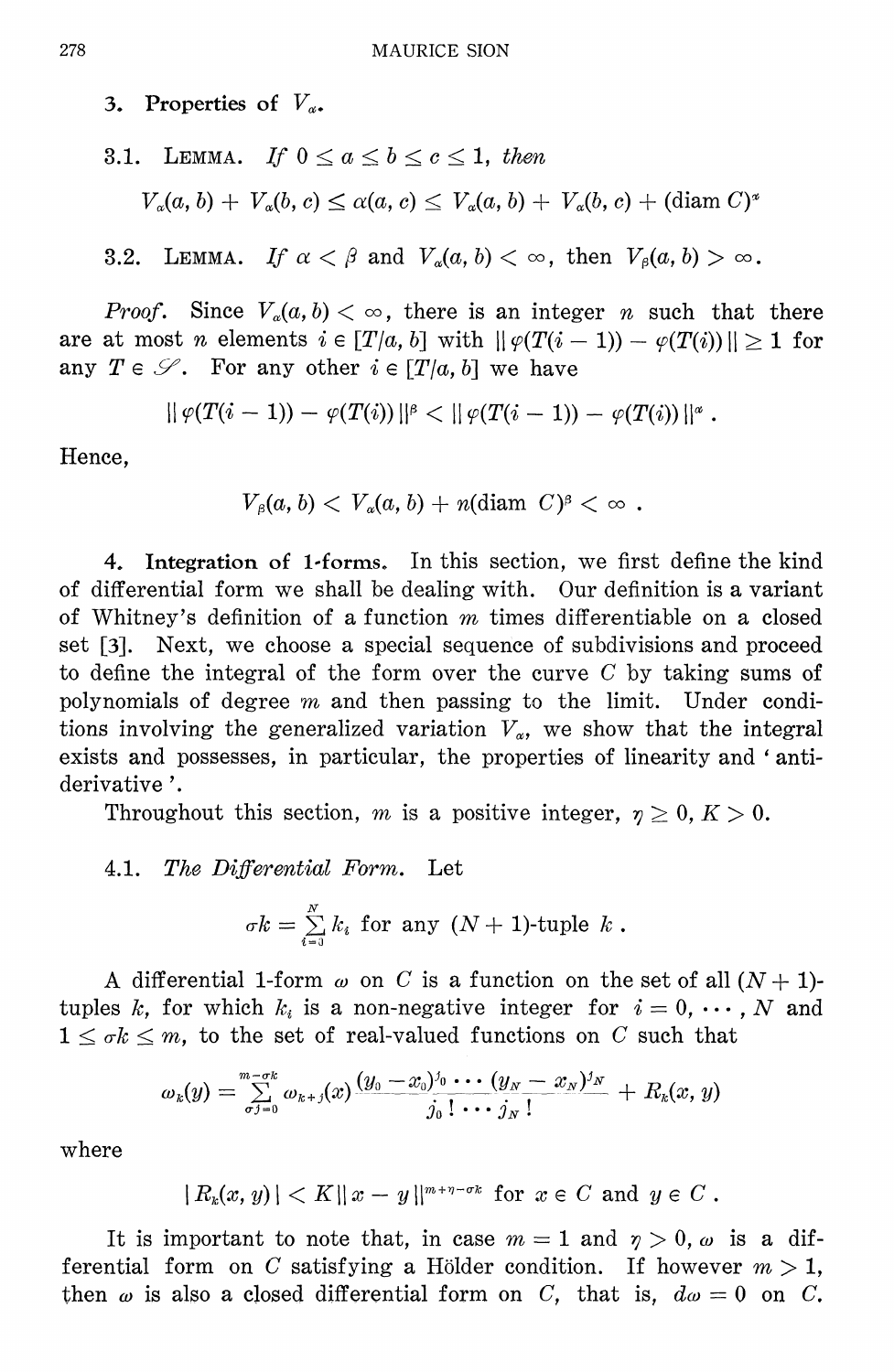By taking  $m=1$  and  $\eta=1$ , we get the sharp forms considered by Whitney. The conditions we impose on  $C$ , however, are quite different and, we feel, in practice easier to check than those obtained in [4].

 $4.2.$ The sequence of subdivisions. We define first, for each  $(n + 1)$ tuple of non-negative integers  $(s_0, \cdots, s_n)$ , a point  $t(s_0, \cdots, s_n)$  by recursion on *n* and on  $s_n$ . These will be the end-points of the *n*th subdivision of the unit interval.

4.2.1. DEFINITION. 
$$
t(0) = 0
$$
,  $t(1) = 1$ ,  
\n $t(s_0, \dots, s_n, 0) = t(s_0, \dots, s_n)$ ,  
\n $t(s_0, \dots, s_n, j + 1) = \sup \{u : t(s_0, \dots, s_n, j) \le u \le t(s_0, \dots, s_n + 1)\}$   
\nand  $|| \varphi(u') - \varphi(t(s_0, \dots, s_n, j) || \le \frac{1}{2^{n+1}}$  for  $t(s_0, \dots, s_n, j) \le u' \le u\}$ 

for any non-negative integers  $n$  and  $j$ .

We shall denote by  $T$  the sequence of subdivisions of the unit interval such that:

range 
$$
T_n = \{u : u = t(s_0, \cdots, s_n) \text{ for some } n\text{-tuple } (s_0, \cdots, s_n)\}
$$
.

 $4.2.2.$ LEMMA. For any non-negative integers  $n$  and  $j$ , we have  $t(s_0, \dots, s_n) \leq t(s_0, \dots, s_n, j) \leq t(s_0, \dots, s_n + 1)$ .

4.2.3. LEMMA. For any positive integer n,  $i \in [T_n/0, 1], j \in [T_{n-1}/0, 1]$  $T_{n+1}$  is a refinement of  $T_n$ , i.e. range  $T_n \subset \text{range } T_{n+1}$ ;  $we\; have:$ 

$$
if \hspace{1cm} T_n(i-1) \le u \le T_n(i) ,
$$

then

$$
||\, \varphi (T_{\it n} (i-1)) - \varphi (u) \, || \leq \frac{1}{2^{n}} \,\, ;
$$

 $if$ 

$$
T_{n-1}(j-1) \leq T_n(i-1) < T_n(i) < T_{n-1}(j) \; ,
$$

then

$$
|| \, \varphi ( T_n (i-1) ) - \varphi ( T_n (i) ) \, || = \frac{1}{2^n}
$$

4.2.4 LEMMA. If  $F(x, y)$  is a real number whenever  $0 \le x \le y \le 1$ ,  $a \in \text{range } T_n$ ,  $b \in \text{range } T_n$ , and  $a \leq b$ , then

$$
\textstyle \sum\limits_{i \in [T_{n+1}/a,b]} F(T_{n+1}(i-1),\,T_{n+1}(i)) = \sum\limits_{j \in [T_{n}/a,b]} \; \sum\limits_{i \in [T_{n+1}/T_n(j-1),T_n(j)]} F(T_{n+1}(i-1),\,T_{n+1}(i))\;.
$$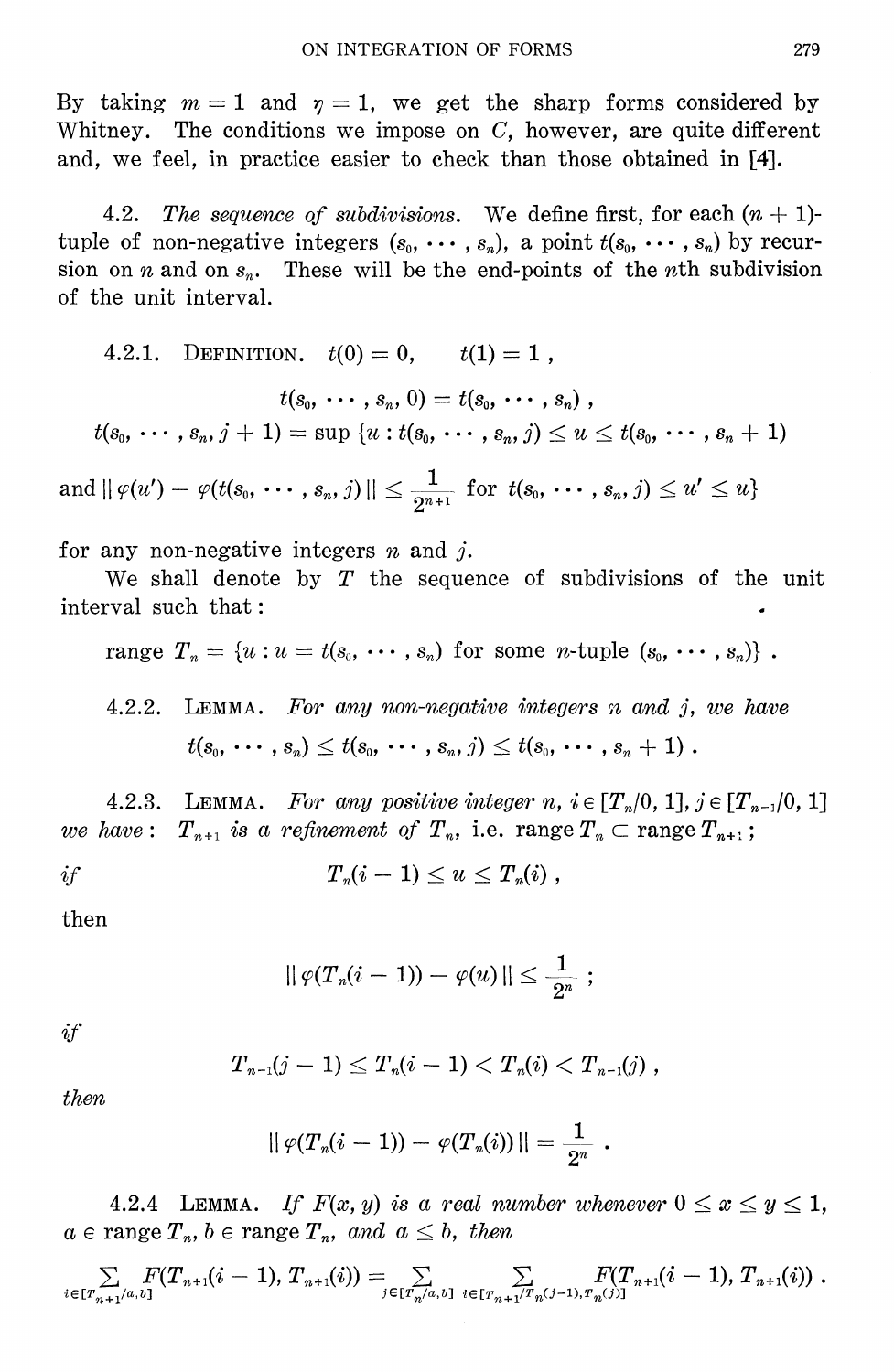4.3. The integral of  $\omega$ . First, we define  $\int_{0}^{a} \omega d\varphi$  as the limit of certain sums of polynomials.

4.3.1. Definitions.

$$
P'(x, y) = \sum_{\sigma_{k=1}}^{m} \omega_k(x) \frac{(y_0 - x_0)^{k_0} \cdots (y_N - x_N)^{k_N}}{k_0! \cdots k_N!}
$$
  
\n
$$
P(a, b) = P'(\varphi(a), \varphi(b)),
$$
  
\n
$$
S_n(a, b) = \sum_{i \in [T_n/a, b]} P(T_n(i-1), T_n(i)),
$$
  
\n
$$
\int_a^b \omega d\varphi = \lim_{n \to \infty} S_n(a, b).
$$

Next, in order to prove the existence of  $\int_{a}^{b} \omega d\varphi$  and some of its properties under conditions involving  $V_a(a, b)$  for some  $\alpha < m + \eta$ , we introduce the following.

### 4.3.2. Definitions.

$$
R(x, y, z) = P'(x, y) + P'(y, z) - P'(x, z) .
$$

$$
M = K \sum_{\sigma k=1}^{m} \frac{1}{k_0! \cdots k_N!} .
$$

$$
\beta = m + \gamma .
$$

4.3.3. LEMMA. If  $x, y, z \in C$ ,  $||x - y|| \le \delta$  and  $||y - z|| \le \delta$ , then  $|R(x, y, z)| < M\delta^{\beta}$ .

*Proof.* Let  $h(v) = P'(x, v)$  for  $v \in E$ . Then, h is a polynomial of degree m. Let  $O_r = \{k : k \text{ is an } (N+1) \text{-tuple of non-negative integers} \}$ and  $1 \leq \sigma k \leq r$ .

For  $k \in O_r$  and  $p \in O_r$ , let  $p \ge k$  iff  $p_i \ge k_i$  for  $i = 0, \dots, N$ , and let

$$
D_kh(v)=\frac{\partial^{\sigma_k}h(v)}{\partial^k\sigma v_0\cdots\partial^k s v_N}:
$$

then

$$
D_{k}h(v) = \sum_{\substack{p \in O_m \\ p \geq k}} \omega_{p}(x) \frac{(v_0 - x_0)^{p_0} - {^{k_0}} \cdots (v_{N} - x_{N})^{p_{N}k_{N}}}{(p_0 - k_0) \, ! \cdots (p_{N} - k_{N}) \, !}.
$$

Hence, by Taylor's formula

$$
h(z) = h(y) + \sum_{k \in G_m} D_k h(y) \frac{(z_0 - y_0)^{k_0} \cdots (z_N - y_N)^{k_N}}{k_0! \cdots k_N!} = h(y) +
$$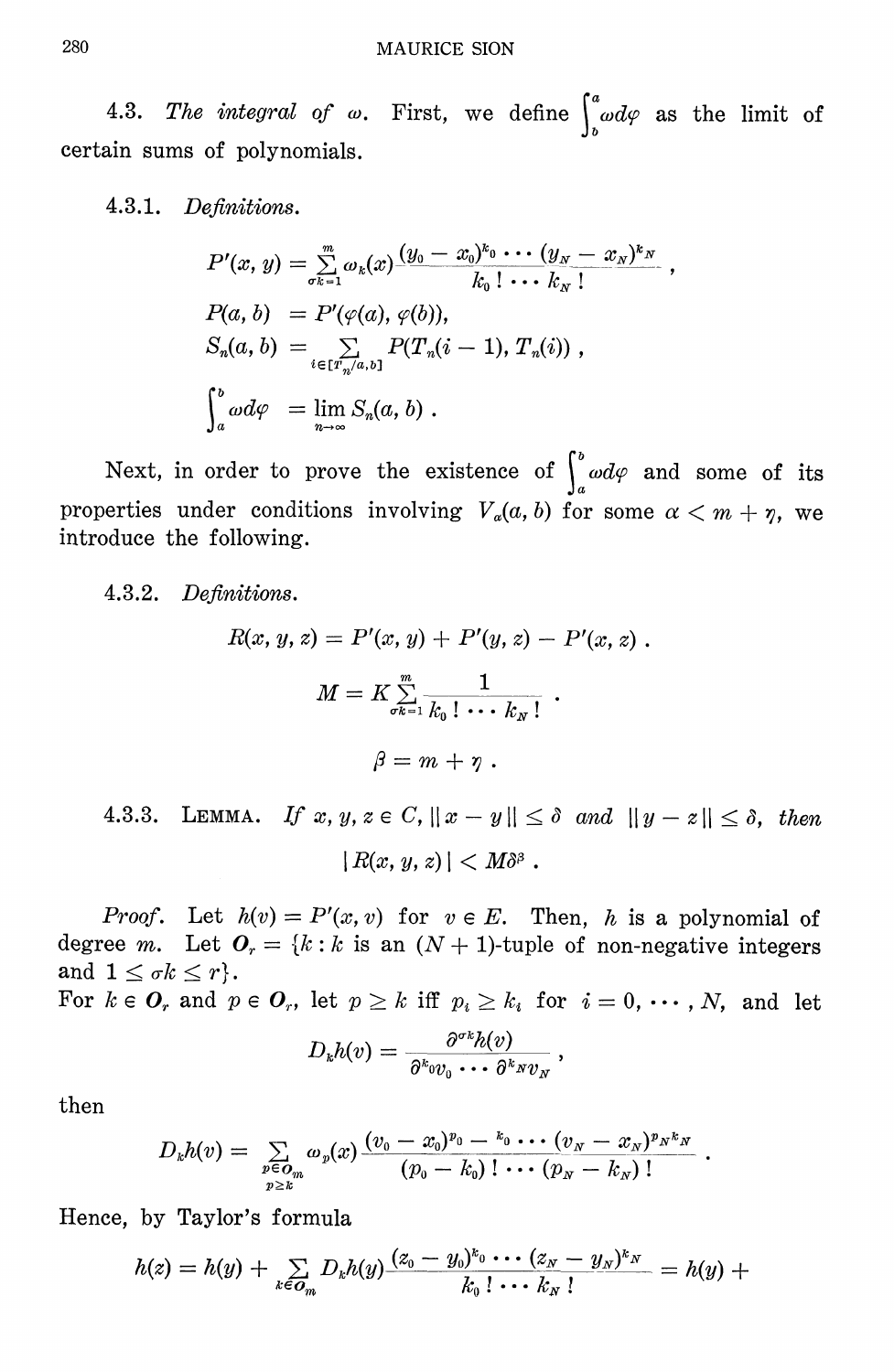$$
\frac{1}{k \epsilon O_m} \Biggl\{ \Biggl[ \sum_{\substack{p \in O_m \\ p \ge k}} \omega_p(x) \frac{(y_0 - x_0)^{p_0 - k_0} \cdots (y_N - x_N)^{p_N - k_N}}{(p_0 - k_0) \cdots (p_N - k_N)!} \Biggr] \Biggr\} \\ \frac{(z_0 - y_0)^{k_0} \cdots (z_N - y_N)^{k_N}}{k_0 \cdots k_N \cdots k_N!} \Biggr\} .
$$

On the other hand from 4.3.1 and 4.1 we have

$$
P'(y, z) = \sum_{k \in O_m} \left\{ \left[ \omega_k(x) + \sum_{j \in O_{m} - \sigma_k} \omega_{k+j}(x) \frac{(y_0 - x_0)^{j_0} \cdots (y_N - x_N)^{j_N}}{j_0! \cdots j_N!} + R_k(x, y) \right] \right. \\ \left. + \frac{(z_0 - y_0)^{k_0} \cdots (z_N - y_N)^{k_N}}{k_0! \cdots k_N!} \right\}
$$
  

$$
= \sum_{k \in O_m} \left\{ \left[ \sum_{k \in O_m} \omega_p(x) \frac{(y_0 - x_0)^{p_0} - {^k_0} \cdots (y_N - x_N)^{p_N - k_N}}{(p_0 - k_0)! \cdots (p_N - k_N)!} + R_k(x, y) \right] \right. \\ \left. + \frac{(z_0 - x_0)^{k_0} \cdots (z_N - y_N)^{k_N}}{k_0! \cdots k_N!} \right\}
$$
  

$$
= h(z) - h(y) + \sum_{k \in O_m} R_k(x, y) \frac{(z_0 - y_0)^{k_0} \cdots (z_N - y_N)^{k_N}}{k_0! \cdots k_N!}.
$$

Making use of the condition on  $R_k(x, y)$  stated in 4.1, we get  $|P'(x, y) + P'(y, z) - P'(x, z)| < \sum_{k \in O_m} \frac{K ||y - x||^{\beta - \sigma_k} ||z - y||^{\sigma_k}}{k_0! \cdots k_N!} \leq M \delta^{\beta}.$ 

4.3.4 LEMMA. Suppose  $||x(0) - x(i)|| \le A$  and  $||x(i - 1) - x(i)|| \le$ A for  $i = 1, \dots, p$ , whereas  $||x(i - 1) - x(i)|| = A/r$  for  $i = 1, \dots, p - 1$ , where all  $x(i) \in C$ . Then

$$
\left|\sum_{i=1}^p P'(x(i-1),x(i)) - P'(x(0),x(p))\right| < M r^* A^{\beta-\alpha} \sum_{i=1}^p ||x(i-1) - x(i)||^{\alpha}.
$$

Proof. 
$$
\left| \sum_{i=1}^{p} P'(x(i-1), x(i)) - P'(x(0), x(p)) \right|
$$
  
\n
$$
\leq \sum_{i=2}^{p} |P'(x(0), x(i-1)) + P'(x(i-1), x(i)) - P'(x(0), x(i))|
$$
  
\n
$$
= \sum_{i=2}^{p-1} |R(x(0), x(i-1), x(i))| < (p-1)MA^{\beta} = (p-1)Mr^{\alpha}A^{\beta-\alpha} \left(\frac{A}{r}\right)^{\alpha}
$$
  
\n
$$
= Mr^{\alpha}A^{\beta-\alpha} \sum_{i=1}^{p-1} ||x(i-1) - x(i)||^{\alpha} \leq Mr^{\alpha}A^{\beta-\alpha} \sum_{i=1}^{p} ||x(i-1) - x(i)||^{\alpha}.
$$

LEMMA. Let  $n > 1$ ,  $a \in \text{range } T_n$ ,  $b \in \text{range } T_n$ ,  $a \leq b$ , 4.3.5  $[T_{n-1}/a, b] = 0$ . Then  $|S_n(a, b) - P(a, b)| < M5^{\beta} V_{\beta}(a, b)$ .

Proof. Let

$$
a' = \sup\{u : u \in \text{range } T_{n-1} \text{ and } u \le a\}
$$
  

$$
b' = \sup\{u : u \in \text{range } T_{n-1} \text{ and } u \le b\}.
$$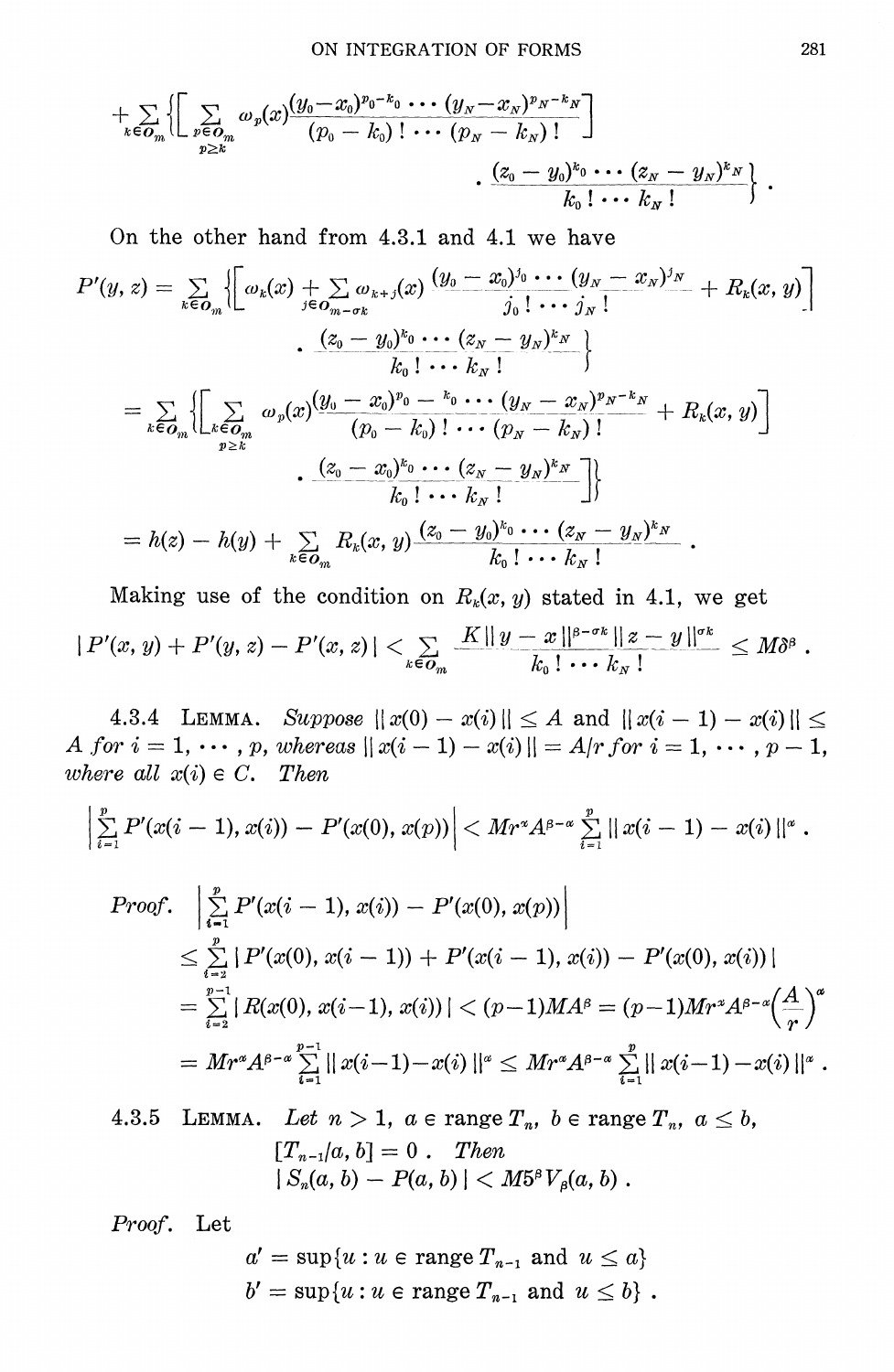First, suppose  $a \leq b' \leq b$ . Then  $a' < a$  and, by 4.2.3

$$
\begin{aligned} \|\varphi(u)-\varphi(a')\|&\leq\frac{1}{2^{n-1}}\qquad\text{for}\ \, a'\leq u\leq b'\\ \|\varphi(u)-\varphi(b')\,\|\leq\frac{1}{2^{n-1}}\qquad\text{for}\ \, b'\leq u\leq b\,\,.\end{aligned}
$$

Hence

$$
\|\varphi(T_n(i)) - \varphi(a)\| \leq \frac{2}{2^{n-1}} \quad \text{for } i \in [T_n/a, b] ,
$$

$$
|| \, \varphi ( T_n (i)) - \, \varphi (b') \, || \leq \frac{1}{2^{n-1}} \qquad {\rm for} \ \, i \in \llbracket T_n | b', \, b \rrbracket \; ,
$$

 $|| \varphi(T_n(i-1)) - \varphi(T_n(i)) || = \frac{1}{2^n}$  for  $i \in [T_n/a, b], T_n(i) \neq b', T_n(i) \neq b$ .

Replacing  $\alpha$  by  $\beta$  in 4.3.4 and using 4.3.3 and 3.1, we see that

- $|S_n(a, b) P(a, b)| = |S_n(a, b') + S_n(b', b) P(a, b)|$
- $\leq |S_n(a, b') P(a, b')| + |S_n(b', b) P(b', b)| + |P(a, b') + P(b', b) P(a, b)|$  $0 < M 4^{\beta} \, V_{\beta} (a,b') + M 2^{\beta} \, V_{\beta} (b',b) + M V_{\beta} (a,b) \le M 5^{\beta} \, V_{\beta} (a,b) \; .$

Next suppose  $b' < a$ . Then, for  $i \in [T_n/a, b]$ ,

$$
\left|\mid\varphi(T_n(i))-\varphi(a)\mid\mid\leq \frac{2}{2^{n-1}}\right.,
$$
  

$$
\left|\mid\varphi(T_n(i-1))-\varphi(T_n(i))\mid\mid=\frac{1}{2^n}\right.,
$$

Hence, by 4.3.4,

$$
|S_n(a, b) - P(a, b)| < M4^{\beta} V_{\beta}(a, b) .
$$

4.3.6 LEMMA. Let  $a \in \text{range } T_n$ ,  $b \in \text{range } T_n$ ,  $a < b$ . Then,

$$
|S_{n+1}(a,b)-S_n(a,b)|
$$

*Proof.* Using 4.2.4, 4.2.3 and 4.3.4, we see that

$$
\begin{aligned} &\|S_{n+1}(a,b)-S_n(a,b)\|\\ =&\left|\mathop{\textstyle{\sum}}_{j\in [\overline{T}_n/a,b]} \bigg[\mathop{\textstyle{\sum}}_{i\in [\overline{T}_{n+1}/\overline{T}_n(j-1),\overline{T}_n(j)]} P(T_{n+1}(i-1),T_{n+1}(i))-P(T_n(j-1),T_n(j))\bigg]\right|\\ < &\mathop{\textstyle{\sum}}_{j\in [\overline{T}_n/a,b]} \bigg[M2^x\Big(\frac{1}{2^n}\Big)^{\beta-\alpha}\mathop{\textstyle{\sum}}_{t\in [\overline{T}_{n+1}/\overline{T}_n(j-1),\overline{T}_n(j)]} \left|\left|\varphi(T_{n+1}(i-))-\varphi(T_{n+1}(i))\right|\right|^\alpha\bigg]\\ =M2^x\Big(\frac{1}{2^n}\Big)^{\beta-\alpha}\mathop{\textstyle{\sum}}_{i\in [\overline{T}_{n+1}/a,b]} \left|\left|\varphi(T_{n+1}(i-1))-\varphi(T_{n+1}(i))\right|\right|^\alpha \leq M2^xV_\alpha(a,b)\Big(\frac{1}{2^{\beta-\alpha}}\Big)^n\,. \end{aligned}
$$

THEOREM. If  $0 \le a \le b \le 1$ ,  $\alpha < \beta$ ,  $V_a(a, b) < \infty$ , then 4.3.7.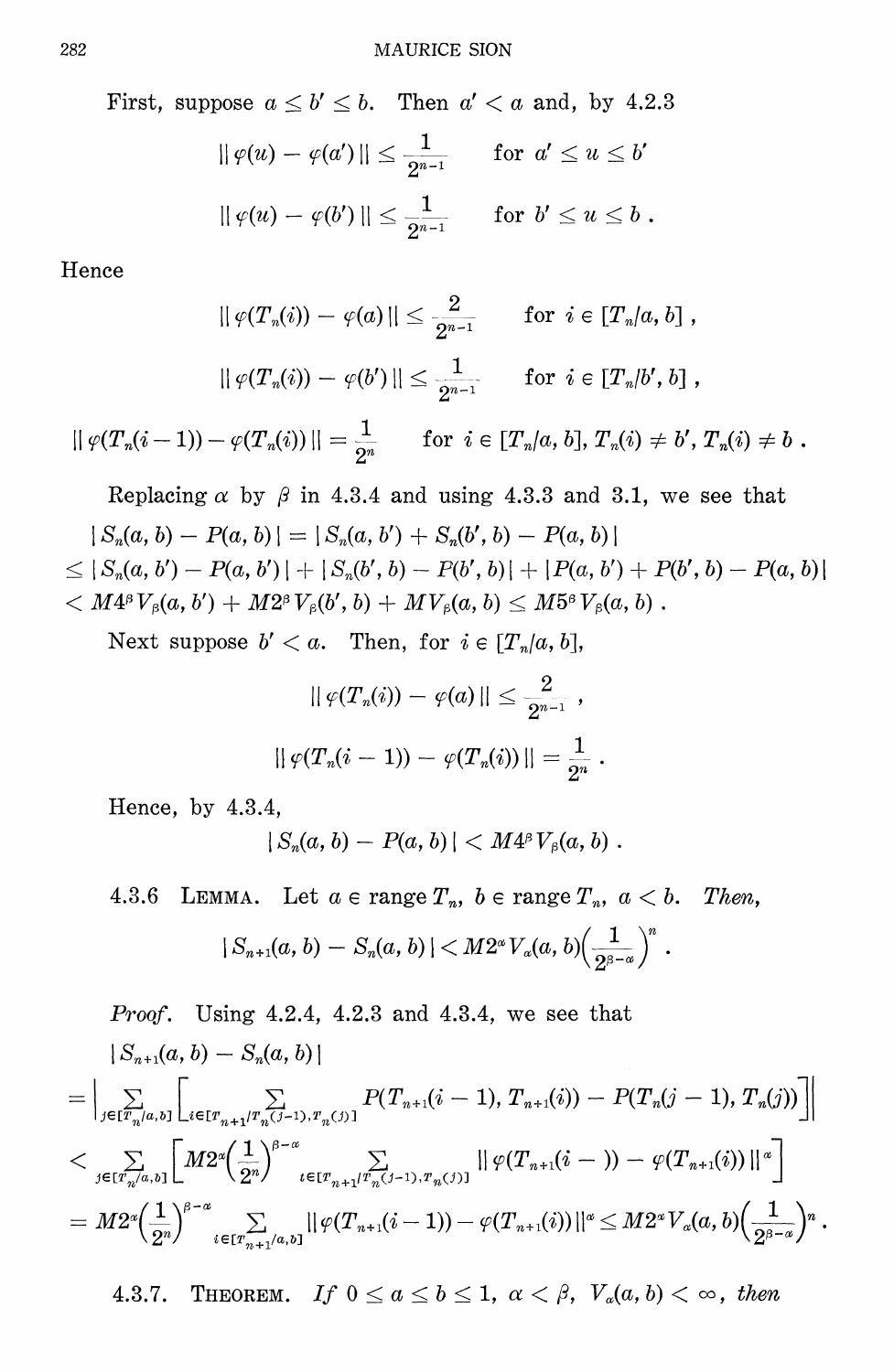$\left|\int_{n}^{b} \omega d\varphi\right| < \infty$ .

Proof. Let

$$
a_n' = \inf \{ u : u \in \text{range } T_n \text{ and } a \leq u \},\,
$$
  

$$
b_n' = \sup \{ u : u \in \text{range } T_n \text{ and } u \leq b \}.
$$

If  $a = b$ , the theorem is trivial. If  $a < b$ , for *n* sufficiently large, we have

$$
\begin{aligned} a \leq a_{n+1}' \leq a_n' \leq b_n' \leq b_{n+1}' \leq b \;, \\ \left[T_n/a,a_n'\right] & = 0 \qquad \text{and} \ \left[T_n/b_n',b\right] = 0 \;, \\ \left\|\,\varphi(a_{n+1}')\varphi - (a_n')\,\right\| & \leq \frac{2}{2^n} \qquad \text{and} \ \left\|\,\varphi(b_n') - \varphi(b_{n+1}')\,\right\| \leq & \frac{1}{2^n} \;. \end{aligned}
$$

Hence

$$
|S_{n+1}(a, b) - S_n(a, b)| = |S_{n+1}(a'_{n+1}, b'_{n+1}) - S_n(a'_n, b'_n)|
$$
  
\n
$$
= |S_{n+1}(a'_{n+1}, a'_n) + S_{n+1}(a'_n, b'_n) + S_{n+1}(b'_n, b'_{n+1}) - S_n(a'_n, b'_n)|
$$
  
\n
$$
\leq |S_{n+1}(a'_{n+1}, a'_n) - P(a'_{n+1}, a'_n)| + |S_{n+1}(a'_n, b'_n) - S_n(a'_n, b'_n)|
$$
  
\n
$$
+ |S_{n+1}(b'_n, b'_{n+1})| - P(b'_n, b'_{n+1})| + |P(a'_{n+1}, a'_n)| + 1P(b'_n, b'_{n+1}) < (by 4.3.5, 4.3.6)
$$
  
\n
$$
< M5^3 V_\beta(a'_{n+1}, a'_n) + M2^{\nu} V_\alpha(a'_n, b'_n) \left(\frac{1}{2^{\beta-\alpha}}\right)^n + M5^{\beta} V_\beta(b'_n, b'_{n+1}) + M' \frac{2}{2^n} + M' \frac{1}{2^n},
$$

where

$$
M'=\sup_{\genfrac{}{}{0pt}{}{x\in C}{1\leq \sigma k
$$

Therefore, for any positive integer  $p$  we have

$$
|S_{n+p}(a,b)-S_n(a,b)|\leq \sum_{q=0}^{p-1} |S_{n+q+1}(a,b)-S_{n+q}(a,b)|\\< M5^s\sum_{q=0}^{\infty}\left[V_{\beta}(a'_{n+q+1},a'_{n+q})+V_{\beta}(b'_{n+q},b'_{n+n+q+1})\right]+M2^sV_{a}(a,b)\sum_{q=0}^{\infty}\left(\frac{1}{2^{\beta-\alpha}}\right)^{n+q}\\+3M'\sum_{q=0}^{\infty}\frac{1}{2^{n+q}}< M5^s(V_{\beta}(a,a'_{n})+V_{\beta}(b'_{n},b))+M\frac{2^3}{2^{\beta-\alpha}-1}V_{a}(a,b)\left(\frac{1}{2^{\beta-\alpha}}\right)^{n}+\frac{6M'}{2^n}.
$$

Since, by 3.2,  $V_\beta(a, b) < \infty$ , with the help of 3.1 we see that  $V_\beta(a, a'_n) \to 0$ and  $V_{\beta}(b'_n, b) \rightarrow 0$  as  $n \rightarrow \infty$ . Thus, the  $S_n(a, b)$  form a Cauchy sequence and  $\left|\int_a^b \omega d\varphi\right| < \infty$ .

4.3.8. THEOREM. Suppose  $\delta > 0$ ,  $\alpha < \beta$ ,  $L < \infty$ ,  $\|\varphi(a) - \varphi(b)\| < 1$ , and

$$
V_a(a,b)
$$

whenever  $0 \le a \le b \le 1$  and  $b - a < \delta$ . Then, for some  $M' < \infty$ ,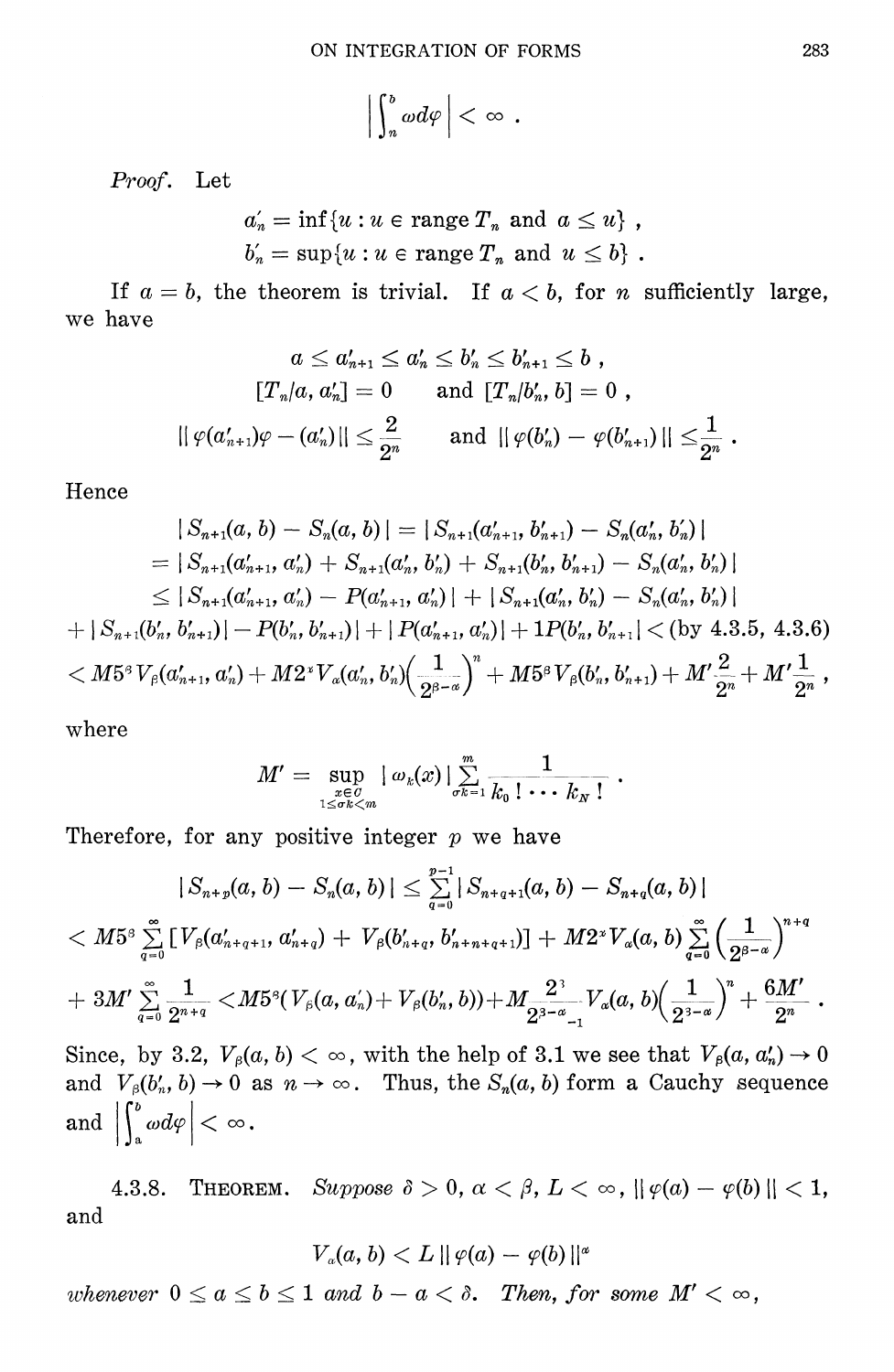$$
\left|\int_a^b \omega d\varphi - P(a,b)\right| < M' \|\varphi(a) - \varphi(b)\|^a
$$

whenever  $0 \le a \le b \le 1$  and  $b - a < \delta$ .

*Proof.* Given 
$$
0 \le a \le b \le 1
$$
 and  $b - a < \delta$ , let  
\n $a'_q = \inf \{u : u \in \text{range } T_q \text{ and } a \le u\},$   
\n $b'_q = \sup \{u : u \in \text{range } T_q \text{ and } u \le b\};$ 

and let *n* be the integer such that  $[T_{n-1}/a, b] = 0$ ,  $[T_n/a, b] \neq 0$ . Given  $\varepsilon > 0$ , we can choose p so that

$$
\left|\int_a^b \omega d\varphi - S_{n+p}(a'_{n+p},b'_{n+p})\right| < \varepsilon
$$

and

$$
| P(a,b) - P({}_{n+p}^{\prime}, {b}_{n+p}^{\prime}) | < \varepsilon
$$

and

$$
| \ || \varphi(a) - \varphi(b) || - || \varphi(a_{n+p}') - \varphi(b_{n+p}') || | < \varepsilon.
$$

Hence we need only to show that

$$
|S_{n+p}(a'_{n+p},b'_{n+p})-P(a'_{n+p},b'_{n+p})| < M' ||\varphi(a'_{n+p})-\varphi(b'_{n+p})||^{\alpha}
$$

for some  $M' < \infty$  and all positive integers p.

We can check that

$$
|S_{n+p}(a'_{n+p}, b'_{n+p}) - P(a'_{n+p}, b'_{n+p})|
$$
  
\n
$$
\leq |S_n(a'_n, b'_n) - P(a'_n, b'_n)| + |P(a'_{n+p}, a'_n) + P(a'_n, b'_n) - P(a'_{n+p}, b'_n)|
$$
  
\n
$$
+ |P(a'_{n+p}, b'_n) + P(b'_n, b'_{n+p}) - P(a'_{n+p}, b'_{n+p})|
$$
  
\n
$$
+ \sum_{k=0}^{p-1} \{ |P(a'_{n+p}, a'_{n+k+1}) + P((a'_{n+k+1}, a'_{n+k}) - P(a'_{n+p}, a'_{n+k})|
$$
  
\n
$$
+ |P(b'_{n+k}, b'_{n+k+1}) + P(b'_{n+k+1}, b'_{n+p}) - P(b'_{n+k}, b'_{n+p})|
$$
  
\n
$$
+ |S_{n+k+1}(a'_{n+k+1}, a'_{n+k}) - P(a'_{n+k+1}, a'_{n+k})|
$$
  
\n
$$
+ |S_{n+k+1}(b'_{n+k}, b'_{n+k+1}) - P(b'_{n+k+1}, b'_{n+k})|
$$
  
\n
$$
+ |S'_{n+k+1}(a'_{n+k}, b'_{n+k}) - S_{n+k}(a'_{n+k}, b'_{n+k})| \}.
$$

Now, we observe that

$$
\begin{aligned} ||\,\varphi(u)-\varphi(v)\,||&\leq \frac{2}{2^{n+k}}\qquad \text{for}\,\, a'_{n+p}\leq u\leq v\leq a'_{n+k}\ ,\\ ||\,\varphi(u)-\varphi(v)\,||&\leq \frac{1}{2^{n+k}}\qquad \text{for}\,\, b'_{n+k}\leq u\leq v\leq b'_{n+p}\ ,\\ &\quad [T_{n+k}|a'_{n+k+1},\, a'_{n+k}]=0\ ,\\ &\quad [T_{n+k}|b'_{n+k},\, b'_{n+k+1}]=0\ . \end{aligned}
$$

Hence by 4.3.5, 4.3.3, 4.3.6 we have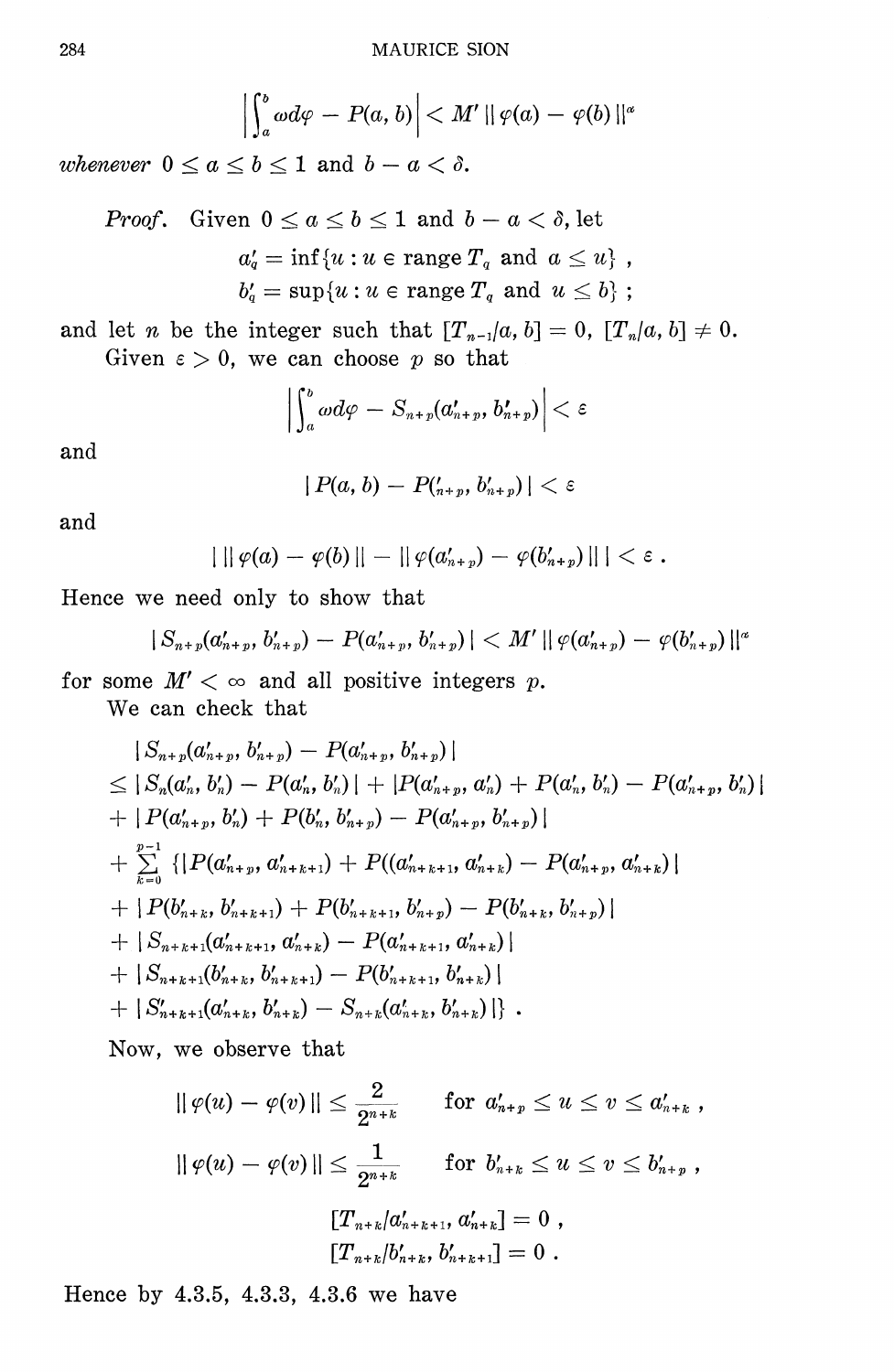$$
|S'_{n+p}(a'_{n+p}, b'_{n+p}) - P(a'_{n+p}, b'_{n+p})|
$$
  

$$
< M5^{\beta}V_{\beta}(a'_{n}, b'_{n}) + MV_{\beta}(a'_{n+p}, b'_{n}) + MV_{\beta}(a'_{n+p}, b'_{n+p})
$$
  

$$
+ M \sum_{k=0}^{p-1} \left\{ V_{\alpha}(a'_{n+p}, a'_{n+k}) \left( \frac{2}{2^{n+k}} \right)^{\beta-\alpha} + V_{\alpha}(b'_{n+k}, b'_{n+p}) \left( \frac{1}{2^{n+k}} \right)^{\beta-\alpha} \right\}
$$
  

$$
+ 5^{\beta}V_{\beta}(a'_{n+k+1}, a'_{n+k}) + 5^{\beta}V_{\beta}(b'_{n+k}, b'_{n+k+1}) + 2^{\alpha}V_{\alpha}(a'_{n+k}, b'_{n+k}) \left( \frac{1}{2^{\beta-\alpha}} \right)^{n+k} \right\}
$$
  

$$
< M5^{\beta}V_{\beta}(a'_{n+p}, b'_{n+p}) + 2MV_{\beta}(a'_{n+p}, b'_{n+p})
$$
  

$$
+ MV_{\alpha}(a'_{n+p}, b'_{n+p})(2^{\beta-\alpha}+1+2^{\alpha}) \sum_{k=0}^{\infty} \left( \frac{1}{2^{\beta-\alpha}} \right)^{n+k}
$$
  

$$
< MV_{\alpha}(a'_{n+p}, b'_{n+p}) \left[ 5^{\beta} + 2 + (2^{\beta-\alpha}+1+2^{\alpha}) \sum_{k=0}^{\infty} \left( \frac{1}{2^{\beta-\alpha}} \right)^{n+k} \right]
$$
  

$$
< M' || \varphi(a'_{n+p}) - \varphi(b'_{n+p}) ||^{\alpha}
$$

where

$$
M'=ML\Big[5^{\beta}+2+(2^{3-\alpha}+1+2^x)\sum\limits_{k=0}^{\infty}\Big(\frac{1}{2^{\beta-\alpha}}\Big)^{n+k}\Big]<\infty\enspace.
$$

THEOREM. If  $0 \le a \le b \le c \le 1$ ,  $\left| \int_a^b \omega d\varphi + \int_b^c \omega d\varphi \right| < \infty$ , then 4.3.9.  $\int_a^c \omega d\varphi = \int_a^b \omega d\varphi + \int_b^c \omega d\varphi.$ 

Proof. Let

$$
\begin{aligned} a'_n &= \sup\{u : u \in \text{range } T_n \, \text{ and } \, u \leq b\} \\ b'_n &= \inf\,\{u : u \in \text{range } T_n \, \text{ and } \, b \leq u\} \,\, . \end{aligned}
$$

We have  $\lim_{n\to\infty} P(a'_n, b'_n) = 0$  and for sufficiently large *n* 

$$
S_n(a, c) = S_n(a, b) + P(a'_n, b'_n) + S_n(b, c).
$$

Taking the limit on both sides we get the desired result.

REMARK. If  $\omega$  and  $\omega'$  are both 1-forms in the sense of 4.1,  $4.3.10.$ then so is  $(\omega + \omega')$  and

$$
\int_a^b (\omega + \omega') d\varphi = \int_a^b \omega d\varphi + \int_a^b \omega' d\varphi
$$

provided the right hand side is bounded. This is an immediate consequence of the definitions.

#### REFERENCES

1. G. Glaeser, Etudes de quelques algèbres tayloriennes, J. d'Analyse Math., Jerusalem, 6,  $(1958)$ , 1-124.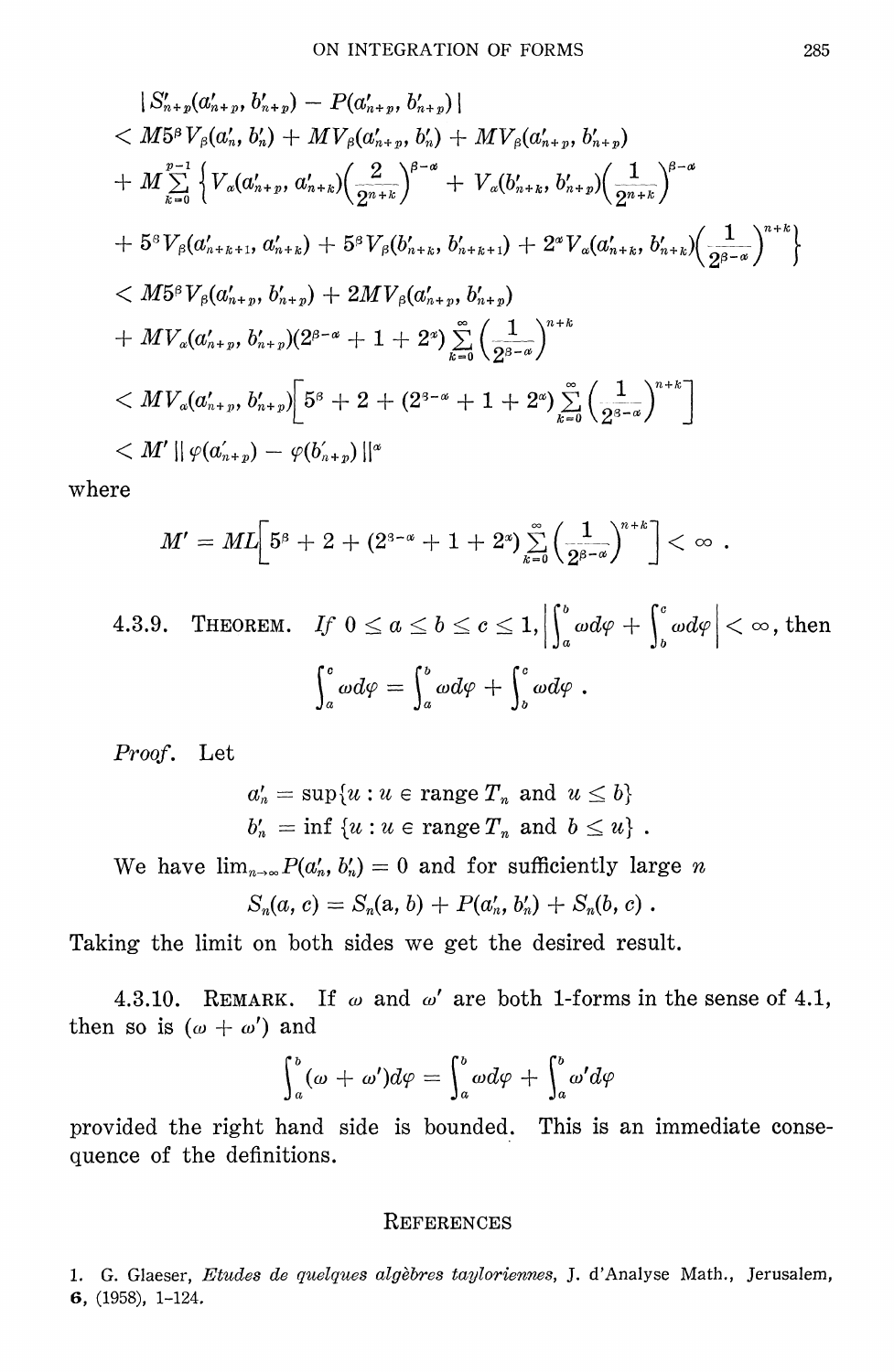2. M. Sion, On the existence of functions having given partial derivatives on  $a$  curve, Trans. Am. Math. Soc. 77 (1954), 179-201.

3. H. Whitney, Analytic extensions of differentiable functions defined on closed sets, Trans. Am. Math. Soc. 36 (1934), 63-89.

4. - Geometric integration theory, Princeton Univ. Press, 1957.

UNIVERSITY OF CALIFORNIA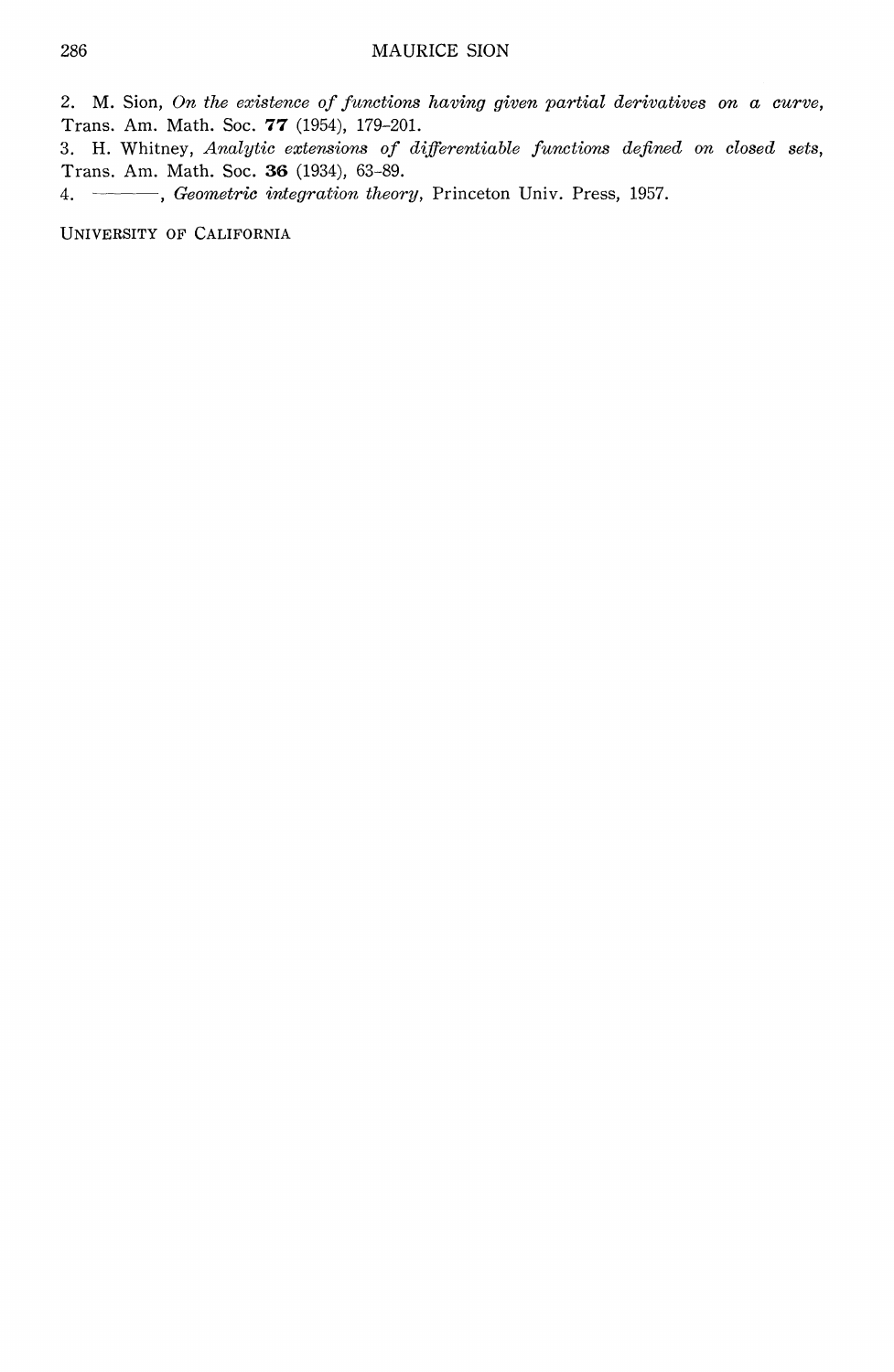## PACIFIC JOURNAL OF MATHEMATICS

#### EDITORS

DAVID GILBARG

Stanford University Stanford, California

R. A. BEAUMONT University of Washington Seattle 5, Washington

A. L. WHITEMAN University of Southern California Los Angeles 7, California

L. J. PAIGE University of California Los Angeles 24, California

#### ASSOCIATE EDITORS

| E. F. BECKENBACH<br>C. E. BURGESS | V. GANAPATHY IYER<br>R. D. JAMES | I. NIVEN<br>T. G. OSTROM | E. G. STRAUS<br>G. SZEKERES |
|-----------------------------------|----------------------------------|--------------------------|-----------------------------|
| E. HEWITT                         | M. S. KNEBELMAN                  | H. L. ROYDEN             | F. WOLF                     |
| A. HORN                           | L. NACHBIN                       | M. M. SCHIFFER           | K. YOSIDA                   |

#### SUPPORTING INSTITUTIONS

UNIVERSITY OF BRITISH COLUMBIA CALIFORNIA INSTITUTE OF TECHNOLOGY UNIVERSITY OF CALIFORNIA MONTANA STATE UNIVERSITY UNIVERSITY OF NEVADA OREGON STATE COLLEGE UNIVERSITY OF OREGON OSAKA UNIVERSITY UNIVERSITY OF SOUTHERN CALIFORNIA

STANFORD UNIVERSITY UNIVERSITY OF TOKYO UNIVERSITY OF UTAH WASHINGTON STATE COLLEGE UNIVERSITY OF WASHINGTON \* \* \*

AMERICAN MATHEMATICAL SOCIETY CALIFORNIA RESEARCH CORPORATION HUGHES AIRCRAFT COMPANY SPACE TECHNOLOGY LABORATORIES

Printed in Japan by Kokusai Bunken Insatsusha (International Academic Printing Co., Ltd.), Tokyo, Japan